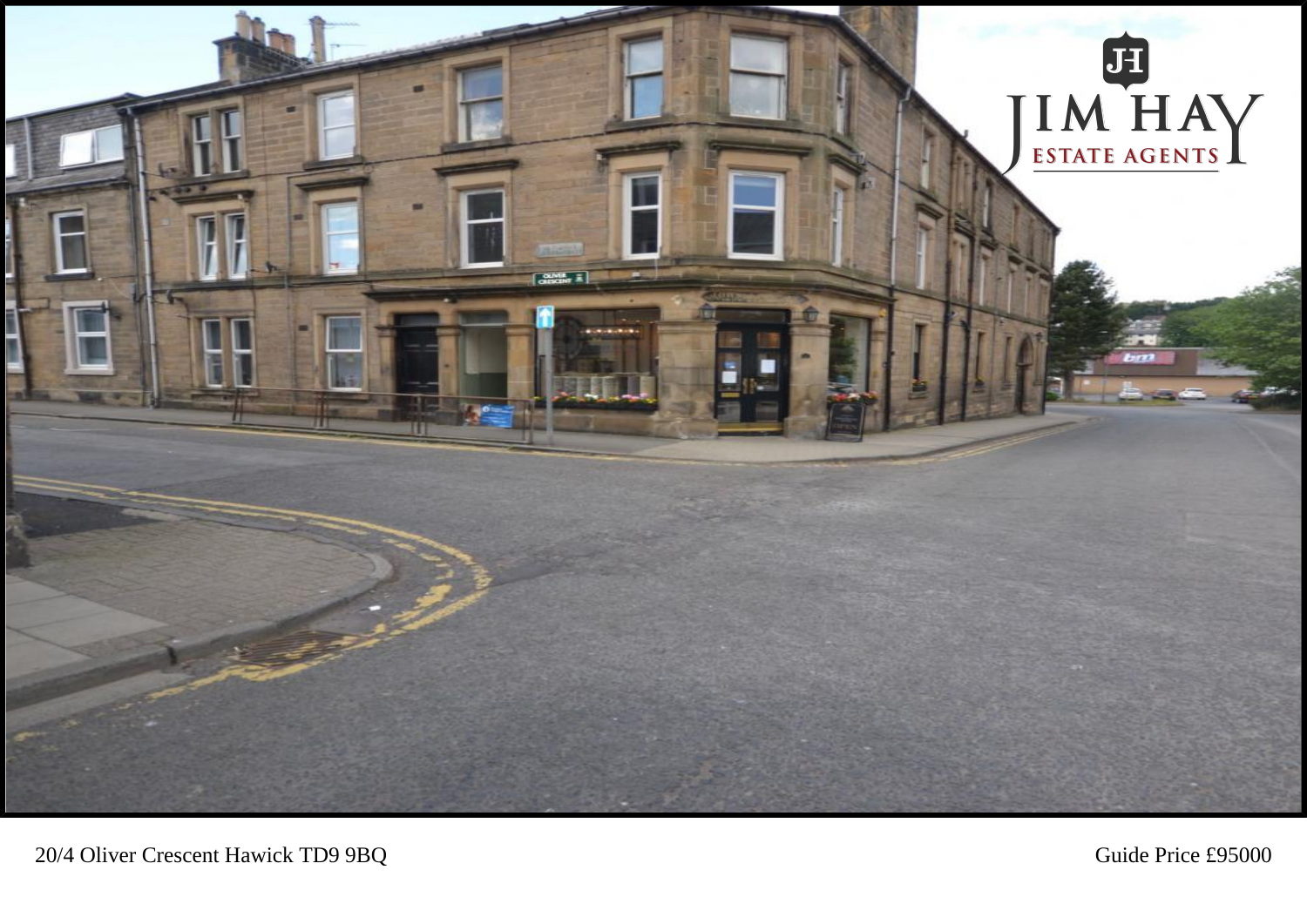## **20/4 Oliver Crescent Hawick TD9 9BQ**

Built around 1900 this sandstone built Town House, forms part of a purpose built block containing seven residential units.

This first floor town house, benefits from its own private ground floor entrance as well as an entrance via the communal close.

The accommodation comprises; Hallway, dining kitchen, large living room with corner bay window, two double bedrooms and bathroom with separate bath and shower. In total around 86 SQM of living space.

Benefitting from GCH (combi-boiler) and UPVC double glazing.

The property is presented in a lovely modern style and would make an excellent first time purchase or buy-to-let investment.

It has a new kitchen with integrated white goods, new decor, new floorcoverings, blinds, light fittings and a new combi boiler.

Benefitting from many originmal features, such as high skityrings, ornate cornicing, original doors.

There is a shared courtyard to the rear with private storage shed and ample onstreet parking in the near vicinity

## **What we like about this property**

Private main door entrance, Location, Style



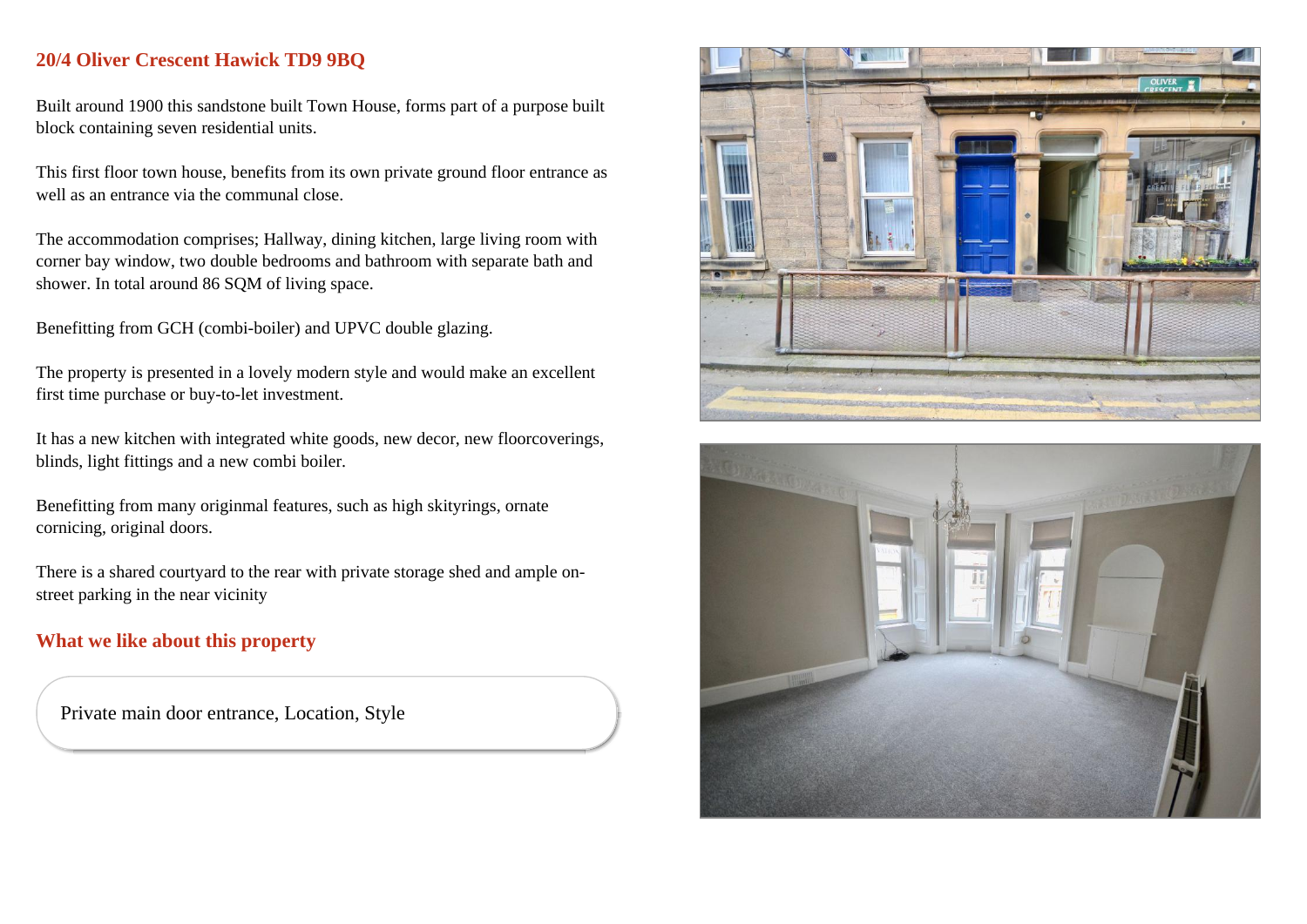